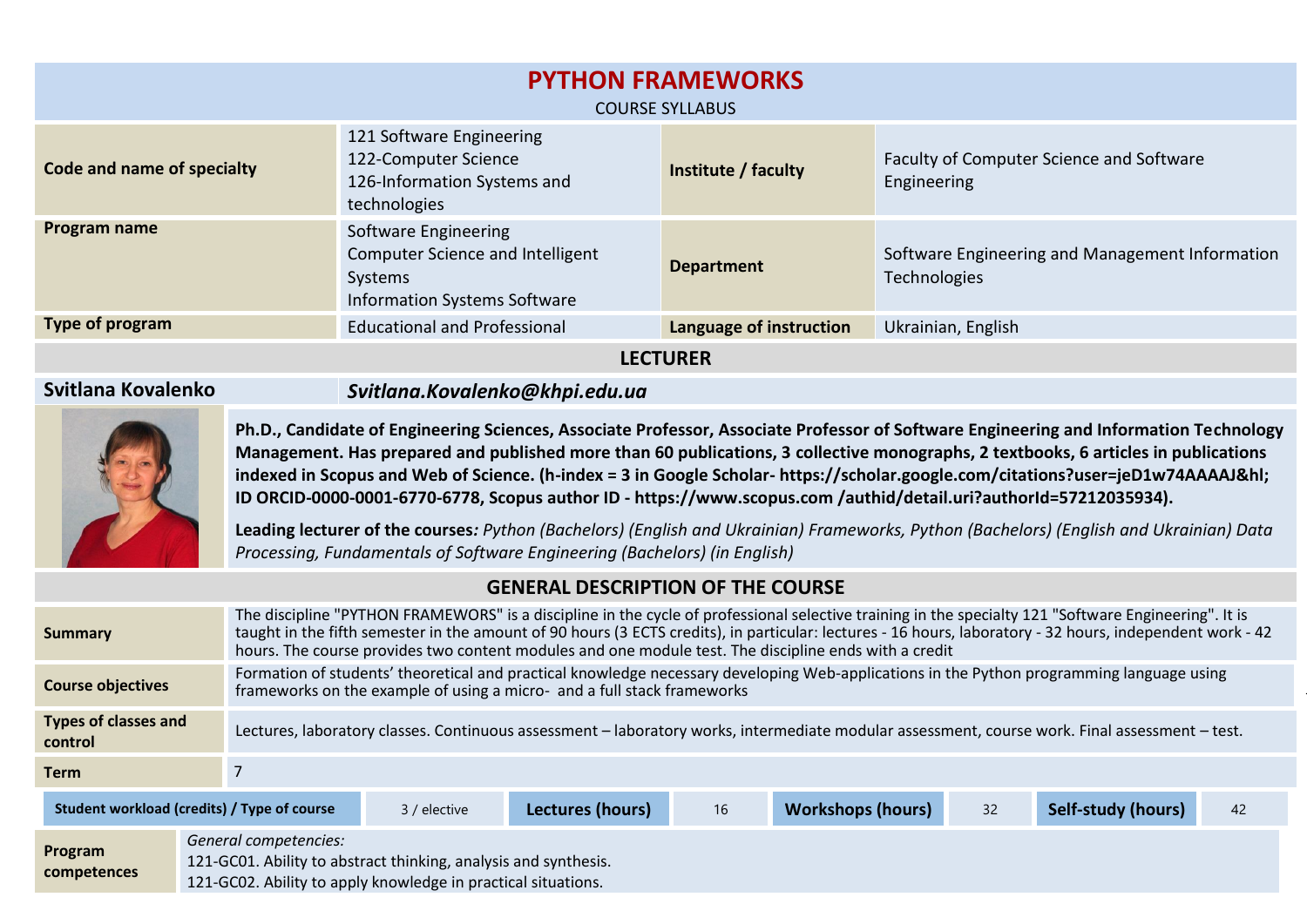121-GC03. Ability to communicate in the state language both orally and in written form.

121-GC05. Ability to learn and master modern knowledge.

121-GC06. Ability to search, process and analyze information from various sources.

122-GC1. Ability to abstract thinking, analysis and synthesis.

122-GC2. Ability to apply knowledge in practical situations.

122-GC6. Ability to learn and master modern knowledge.

122-GC7. Ability to search, process and analyze information from various sources.

122-GC8. Ability to generate new ideas (creativity).

122-GC11. Ability to make justified decisions.

126-GC1. Ability to abstract thinking, analysis and synthesis.

126-GC2. Ability to apply knowledge in practical situations.

126-GC5. Ability to learn and master modern knowledge.

126-GC6. Ability to search, process and summarize information from various sources.

*Professional competencies of the specialty:*

121-PC13. Ability to identify, classify and formulate software requirements.

121-PC15. Ability to develop architectures, modules and components of software systems.

121-PC19. Knowledge of information data models, the ability to create software for data storage, retrieval and processing.

121-PC22. Ability to accumulate process and systematize professional knowledge on the creation and maintenance of software and recognition of the importance of lifelong learning.

121-PC23. Ability to implement phases and iterations of the life cycle of software systems and information technology based on appropriate models and approaches to software development.

121-PC25. Ability to reasonably select and master software development and maintenance tools.

121-PC26. Ability to algorithmic and logical thinking.

122-PC8. Ability to design and develop software using different programming paradigms: generalized, object-oriented, functional, logical, with appropriate models, methods and algorithms of calculations, data structures and management mechanisms.

122-PC9. Ability to implement a multi-tier computing model based on the client-server architecture, including databases, knowledge bases, and data warehouses, perform distributed processing of large data sets on clusters of standard servers to meet the computing needs of users, including cloud services.

122-PC10. Ability to apply methodologies, technologies, and tools to manage the life cycle processes of information and software systems, information technology products and services according to customer requirements.

122-PC11. Ability to conduct intelligent data analysis based on methods of computational intelligence, including large and poorly structured data, their operational processing and visualization of analysis results in the process of solving applied problems.

122-PC12. Ability to ensure the organization of computational processes in information systems of various purposes, taking into account the architecture, configuration, performance indicators of operating systems and system software.

126-PC1. Ability to analyze the object of design or operation and its subject area.

126-PC3. Ability to design, develop, debug and improve system, communication and software and hardware of information systems and technologies, the Internet of Things (IoT), computer-integrated systems and system network structure, their management.

126-PC4. Ability to design, develop and use tools for the implementation of information systems, technologies and infocommunications (methodological, informational, algorithmic, technical, software and others).

126-PC10. Ability to select, design, deploy, integrate, manage, administer and maintain information systems, technologies and infocommunications, services and infrastructure of the organization.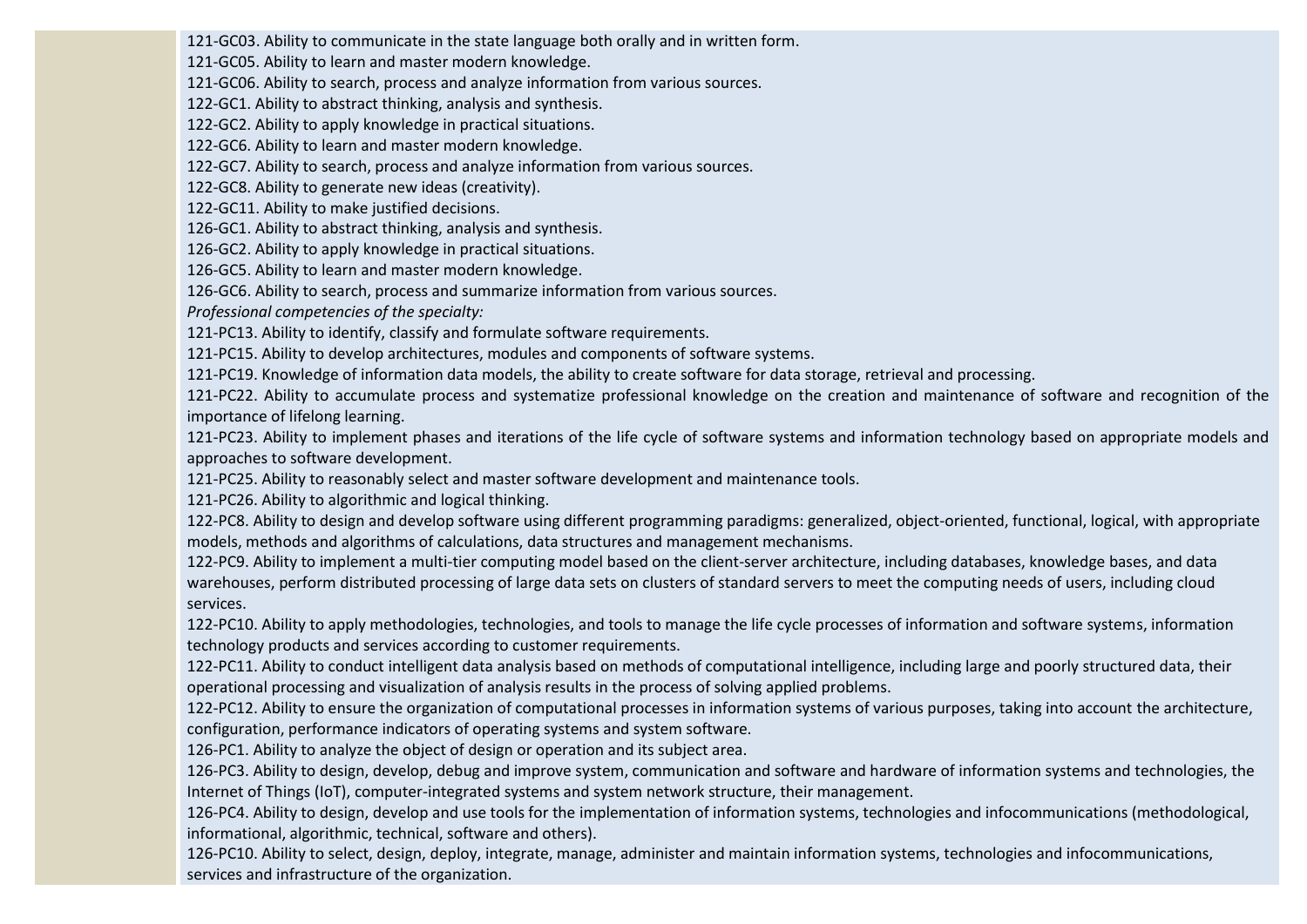126-PC12. Ability to manage and use modern information and communication systems and technologies (including those based on the use of the Internet). 126-PC13. Ability to perform computational experiments, compare the results of experimental data and solutions.

| <b>Learning outcomes</b>                                                                                                                                                                                                                                                                                                                            | <b>Teaching and learning methods</b>                                                          | <b>Forms of assessment</b><br>(continuous assessment CAS,<br>final assessment FAS)                                              |
|-----------------------------------------------------------------------------------------------------------------------------------------------------------------------------------------------------------------------------------------------------------------------------------------------------------------------------------------------------|-----------------------------------------------------------------------------------------------|---------------------------------------------------------------------------------------------------------------------------------|
| 121-PO01. Analyze, purposefully search for and select the necessary information and reference resources<br>and knowledge to solve professional problems, taking into account modern advances in science and<br>technology.                                                                                                                          |                                                                                               |                                                                                                                                 |
| 121-PO02. Know the code of professional ethics, understand the social significance and cultural aspects of<br>software engineering and adhere to them in professional activities.                                                                                                                                                                   |                                                                                               |                                                                                                                                 |
| 121-PO12. Put effective approaches to software design into practice.                                                                                                                                                                                                                                                                                |                                                                                               |                                                                                                                                 |
| 121-PO13. Know and apply methods of algorithm development, software design and data and knowledge<br>structures.                                                                                                                                                                                                                                    |                                                                                               |                                                                                                                                 |
| 121-PO15. Being motivated to choose programming languages and development technologies to solve<br>problems of software design and maintenance.                                                                                                                                                                                                     |                                                                                               |                                                                                                                                 |
| 121-PO18. Know and be able to apply information technology processing, storage and transmission of<br>data.                                                                                                                                                                                                                                         |                                                                                               |                                                                                                                                 |
| 121-PO23. Be able to document and present the results of software development.                                                                                                                                                                                                                                                                      |                                                                                               | Written individual assignments<br>for laboratory work (CAS),                                                                    |
| 122-PLO1. Analyze, purposefully search for and select the necessary information and reference resources<br>and knowledge to solve professional problems, taking into account modern advances in science and<br>technology.                                                                                                                          | Interactive lectures with<br>presentations, discussions,<br>practical classes, teamwork, case | assessment of knowledge in<br>laboratory classes (CAS), rapid<br>surveys (CAS), online tests<br>(CAS), final / semester control |
| 122-PLO4. Use methods of computational intelligence, machine learning, neural network, and fuzzy data<br>processing, genetic and evolutionary programming to solve problems of recognition, prediction,<br>classification, identification of management objects, etc.                                                                               | method, research, project<br>training                                                         | in the form of a semester<br>exam, according to the<br>schedule of the educational<br>process (FAS)                             |
| 122-PLO10. Use tools for developing client-server applications, design conceptual, logical, and physical<br>models of databases, develop and optimize database queries, create distributed databases, repositories<br>and showcases of databases, and knowledge bases, including those based on cloud services, using web<br>programming languages. |                                                                                               |                                                                                                                                 |
| 122-PLO11. Have the skills to manage the life cycle of software, products, and services of information<br>technology under the requirements and restrictions of the customer, be able to develop project<br>documentation (feasibility study, technical task, business plan, agreement, contract).                                                  |                                                                                               |                                                                                                                                 |
| 122-PLO12. Apply methods and algorithms of computational intelligence and intelligent data analysis in<br>the tasks of classification, prediction, cluster analysis, search for associative rules using software tools to<br>support multidimensional data analysis based on technologies DataMining, TextMining, WebMining.                        |                                                                                               |                                                                                                                                 |
| 122-PL013. Know the system programming languages and methods for the software development that                                                                                                                                                                                                                                                      |                                                                                               |                                                                                                                                 |

em programming languages and methods fo interacts with the components of computer systems, know network technologies, computer network architectures, have practical skills in administration technology of computer networks and their software.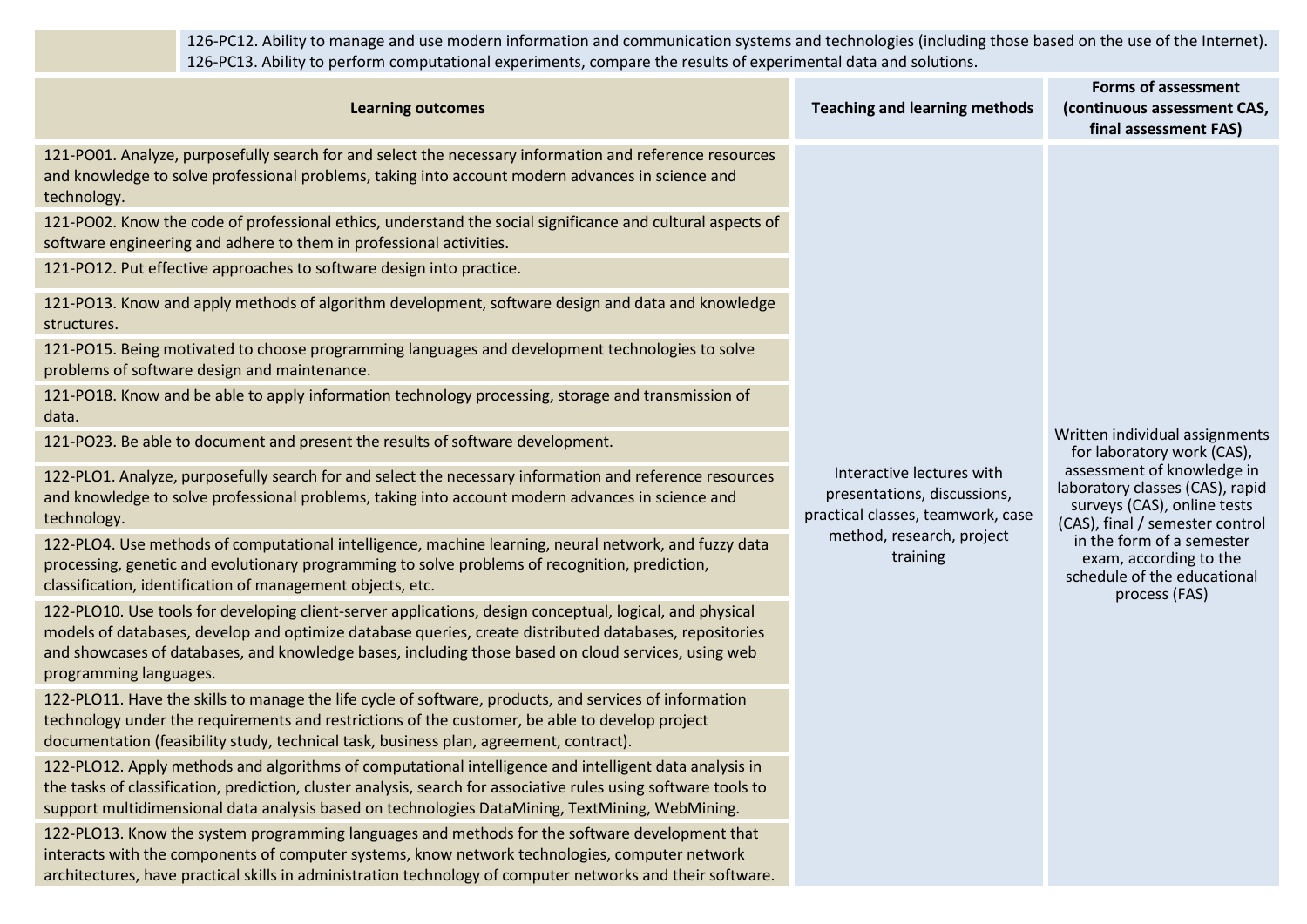122-PLO20. Develop the architecture of software systems and their particular components during the construction of intelligent management systems in various fields, as well as manage the life cycle of intelligent management systems software.

126-PLO 2. Apply knowledge of basic and natural sciences, systems analysis and modeling technologies, standard algorithms and discrete analysis in solving problems of design and use of information systems and technologies.

126-PLO 3. To use basic knowledge of informatics and modern information systems and technologies, programming skills, technologies of safe work in computer networks, methods of creation of databases and Internet resources, technologies of development of algorithms and computer programs in high-level languages with application of project-oriented programming to solve problems of design and use of information systems and technologies.

126-PLO 5. Argue the choice of software and hardware for the creation of information systems and technologies based on the analysis of their properties, purpose and technical characteristics, taking into account the requirements for the system and operating conditions; have the skills to debug and test software and hardware of information systems and technologies.

126-PLO 6. Demonstrate knowledge of the current level of information systems technology, practical skills of programming and use of applied and specialized computer systems and environments for their implementation in professional activities.

126-PLO 7. Justify the choice of technical structure and develop appropriate software that is part of information systems and technologies.

## **ASSESSMENT AND GRADING**

| Range                                                                                                                                                                                                                                                                                                                                                                                                                                                                                                                                                                                                    | core (points) for all types<br>of learning activities | <b>ECTS</b> grading<br>scale | The national grading scale                               |                                         | 100% Final assessment as a result of Final<br>exam (30%) and Continuous assessment                                                            |  |  |
|----------------------------------------------------------------------------------------------------------------------------------------------------------------------------------------------------------------------------------------------------------------------------------------------------------------------------------------------------------------------------------------------------------------------------------------------------------------------------------------------------------------------------------------------------------------------------------------------------------|-------------------------------------------------------|------------------------------|----------------------------------------------------------|-----------------------------------------|-----------------------------------------------------------------------------------------------------------------------------------------------|--|--|
|                                                                                                                                                                                                                                                                                                                                                                                                                                                                                                                                                                                                          | 90-100                                                | A                            | excellent                                                |                                         | $(70\%).$                                                                                                                                     |  |  |
| s of                                                                                                                                                                                                                                                                                                                                                                                                                                                                                                                                                                                                     | 82-89                                                 | B                            |                                                          | <b>Allocation</b><br>of grade<br>points | 30% Final test<br>70% Continuous assessment:<br>• 40% of assessment of tasks in<br>laboratory works;<br>· 30% intermediate control (2 modular |  |  |
| points<br><b>corres</b>                                                                                                                                                                                                                                                                                                                                                                                                                                                                                                                                                                                  | 74-81                                                 | $\mathsf{C}$                 | good                                                     |                                         |                                                                                                                                               |  |  |
| pondi                                                                                                                                                                                                                                                                                                                                                                                                                                                                                                                                                                                                    | 64-73                                                 | D                            | satisfactory                                             |                                         |                                                                                                                                               |  |  |
| ng to<br>grades                                                                                                                                                                                                                                                                                                                                                                                                                                                                                                                                                                                          | 60-63                                                 | E.                           |                                                          |                                         |                                                                                                                                               |  |  |
|                                                                                                                                                                                                                                                                                                                                                                                                                                                                                                                                                                                                          | 35-59                                                 | <b>FX</b>                    | Unsatisfactory (with the exam retake option)             |                                         | control works)                                                                                                                                |  |  |
|                                                                                                                                                                                                                                                                                                                                                                                                                                                                                                                                                                                                          | $0 - 34$                                              | F.                           | Unsatisfactory (with mandatory repetition of the course) |                                         |                                                                                                                                               |  |  |
| Students must attend all classes according to the study schedule and adhere to the norms of academic ethics. To study the course, students need to have<br>their personal computer and (or) use computers of the computer center at the department. Students must work with compulsory and recommended<br><b>Course policy</b><br>reading, including Internet resources. Students must complete and submit all laboratory works during the semester in which the course is taught, before<br>the examination session. The final assessment is not carried out without the personal presence of students. |                                                       |                              |                                                          |                                         |                                                                                                                                               |  |  |
| <b>COURSE STRUCTURE AND CONTENT</b>                                                                                                                                                                                                                                                                                                                                                                                                                                                                                                                                                                      |                                                       |                              |                                                          |                                         |                                                                                                                                               |  |  |

| Topic 1 | Basic concepts. Types of Python | Laboratory Create a WSGI application using Flask. |  | <b>B</b> Recover HTML, CSS and Javascript skills |
|---------|---------------------------------|---------------------------------------------------|--|--------------------------------------------------|
|         | frameworks. Python web          | work 1                                            |  |                                                  |